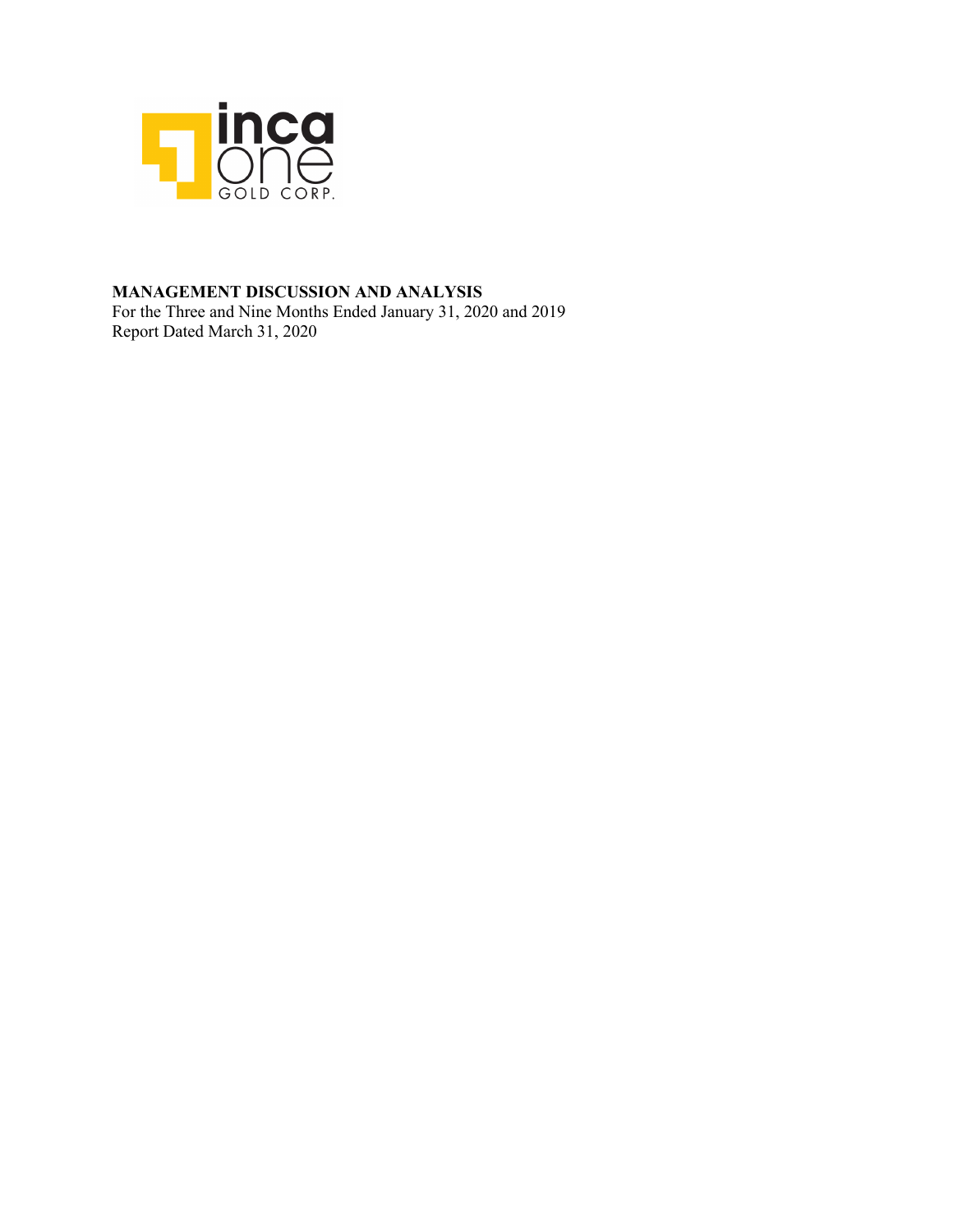Management Discussion & Analysis For the Three and Nine Months Ended January 31, 2020, and 2019

This Management's Discussion and Analysis ("MD&A") of Inca One Gold Corp. (the "Company" or "Inca One") has been prepared by management as of March 31, 2020 and should be read in conjunction with the Company's unaudited condensed interim consolidated financial statements for the Three and Nine Months Ended January 31, 2020 and 2019 and the related notes thereto. This MD&A has been reviewed and approved by the Board of Directors of the Company. Unless otherwise specified, all financial information has been prepared in accordance with International Financial Reporting Standards ("IFRS") as issued by the International Accounting Standards Board. All dollar amounts herein are expressed in United States Dollars unless stated otherwise. During the quarter ended July 31, 2018, the Company changed its presentation currency to the United States Dollar. References to CAD\$ are to Canadian dollars and references to restated ("Restated") financial information are to amounts previously reported in Canadian dollars.

This MD&A contains forward-looking statements and should be read in conjunction with the risk factors described in "**Risks and Uncertainties**" and "**Cautionary Statement on Forward-Looking Information**" at the end of this MD&A.

# **Description of the Business**

Inca One was incorporated on November 9, 2005 and is in the business of developing mineral processing operations in Peru, to service government permitted small scale miners. In recent years the Peruvian government instituted a formalization process for informal miners as part of its efforts to regulate their activities. The Company, hastwo Peruvian gold milling facilities ("Chala One" and "Kori One") with a total permitted capacity of 450 tonnes per day ("TPD") and has been in commercial production since 2015. The Company purchases high-grade gold mill feed from legally recognized Peruvian small scale miners and processes the material for the export and sale of gold doré and refined gold.

Inca One is listed on the TSX Venture Exchange (the "TSX-V") under the symbol "IO", on the Frankfurt Stock Exchange under the symbol "SU9.F", and the Santiago Stock Exchange Venture under the symbol "IOCL".

Inca One's vision is to become the largest, undisputed ore processor of choice in Peru, while maintaining its uncompromising guiding principles while it grows. This vision will be achieved through:

- Continuing to increase purchases of high-grade gold mill feed;
- The acquisition and development of mineral concessions that could be mined by contract miners and that would provide long-term supply to Chala One and Kori One; and
- Pursuing growth via merger and acquisition, including additional mineral processing operations.

# **Key Period Definitions (used below)**

- three months ended January 31, 2020 (**"the Quarter" or "Q3 2020"**);
- nine months ended January 31, 2020 (**"YTD Q3 2020"**)
- three months ended October 31, 2019 (**"Q2 2020"**)
- three months ended July 31, 2019 (**"Q1 2020"**)
- three months ended April 30, 2019 (**"Q4 2019"**);
- three months ended January 31, 2019 (**"Q3 2019"**); and
- nine months ended January 31, 2019 (**"YTD Q3 2019"**)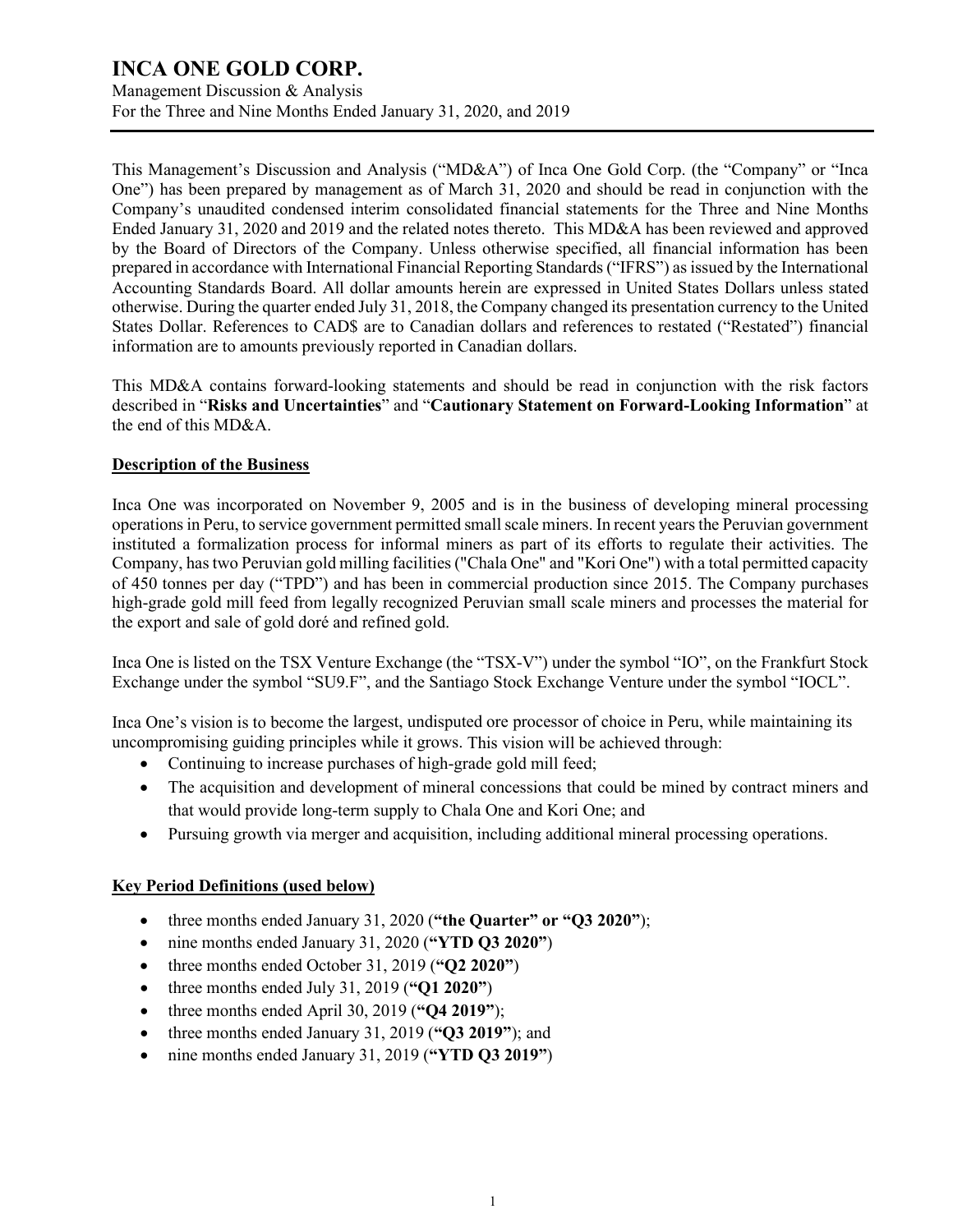Management Discussion & Analysis For the Three and Nine Months Ended January 31, 2020, and 2019

## **Third Quarter 2020 Highlights and Key Business Developments**

- During the Q3 2020, the Company processed 12,623 tonnes, which represents a decrease of 582 tonnes when compared to 13,205 processed during Q2 2020. The daily production average during Q3 2020 was 137 TPD, which represents a decrease of 7 TPD when compared with the 144 TPD average of Q2 2020.
- Gold sales during Q3 2020 totaled 6,456 ounces, which represents a decrease of 522 ounces compared to 6,978 ounces sold in Q2 2020. Total revenues for Q3 2020 were \$9.5 million, a decrease of \$0.9 million when compared to Q2 2020 of \$10.4 million.
- On January 14, 2020, the Company consolidated its shares issued and outstanding on one-for-ten basis.
- Subsequent to January 31, 2020, the Company completed the following corporate restructuring activities:
	- o Repriced 4,540,001 share purchase warrants from CAD\$1.00 to CAD \$0.40,
	- $\circ$  Restructured several gold loans that were due on demand and had a fair value of \$1.1 million for new notes payable due in three years with a face value of \$0.93 million and an annual interest rate of 10%, and
	- o Issued 1,058,020 shares for debt totaling \$0.21 million.

# **Operational Highlights - Consolidated**

| <b>Quarter over Quarter</b><br>highlights                   | Q <sub>3</sub><br>2020 | Q <sub>2</sub><br>2020 | Q1<br>2020 | Q <sub>4</sub><br>2019 | Q3<br>2019 | Variance<br>$\frac{0}{0}$<br>Q3 2020<br>to Q <sub>2</sub><br>2020 | Variance<br>$\frac{0}{0}$<br>Q3 2020<br>to Q3<br>2019 |
|-------------------------------------------------------------|------------------------|------------------------|------------|------------------------|------------|-------------------------------------------------------------------|-------------------------------------------------------|
| Tonnes processed in period<br>(t)                           | 12,623                 | 13,205                 | 10,741     | 14,372                 | 16,099     | $(4.41\%)$                                                        | (21.59%)                                              |
| Average daily processing<br>volume (t)                      | 139                    | 144                    | 117        | 161                    | 175        | $(4.86\%)$                                                        | $(21.71\%)$                                           |
| Mineral grade processed<br>$\left(oz/t \text{ gold}\right)$ | 0.50                   | 0.52                   | 0.55       | 0.54                   | 0.57       | $(3.85\%)$                                                        | $(12.28\%)$                                           |
| Gold production (oz)                                        | 5,331                  | 6,195                  | 5,419      | 6,830                  | 8,343      | $(13.94\%)$                                                       | $(36.10\%)$                                           |
| Gold sold (equivalent oz) <sup>(1)</sup>                    | 6,585                  | 7,149                  | 4,277      | 6,456                  | 9,339      | $(7.89\%)$                                                        | (29.49%)                                              |
| Gold sold (oz)                                              | 6,456                  | 6,978                  | 4,192      | 6,320                  | 9,129      | $(7.48\%)$                                                        | (29.28%)                                              |
| Silver sold (oz)                                            | 11,032                 | 14,298                 | 7,286      | 11,367                 | 16,854     | $(22.84\%)$                                                       | $(34.54\%)$                                           |
| Sales revenue $(\$)$                                        | 9,485,930              | 10,374,957             | 5,549,466  | 8,413,716              | 11,574,969 | $(5.10\%)$                                                        | $(14.94\%)$                                           |
| Cost of goods sold<br>$("COGS")$ $(\$)$                     | 9,650,375              | 10,819,937             | 5,982,020  | 7,947,986              | 10,410,518 | $(10.81\%)$                                                       | $(7.30\%)$                                            |
| Gross operating margin<br>$(\text{deficit})$ $(\$)$         | 195,555                | (444,980)              | (432, 554) | 465,730                | 1,164,451  | 143.95%                                                           | $(83.21\%)$                                           |
| Gross operating margin %                                    | $2.0\%$                | $(4.3\%)$              | $(7.8\%)$  | $5.5\%$                | 10.0%      | 146.31%                                                           | $(80.26\%)$                                           |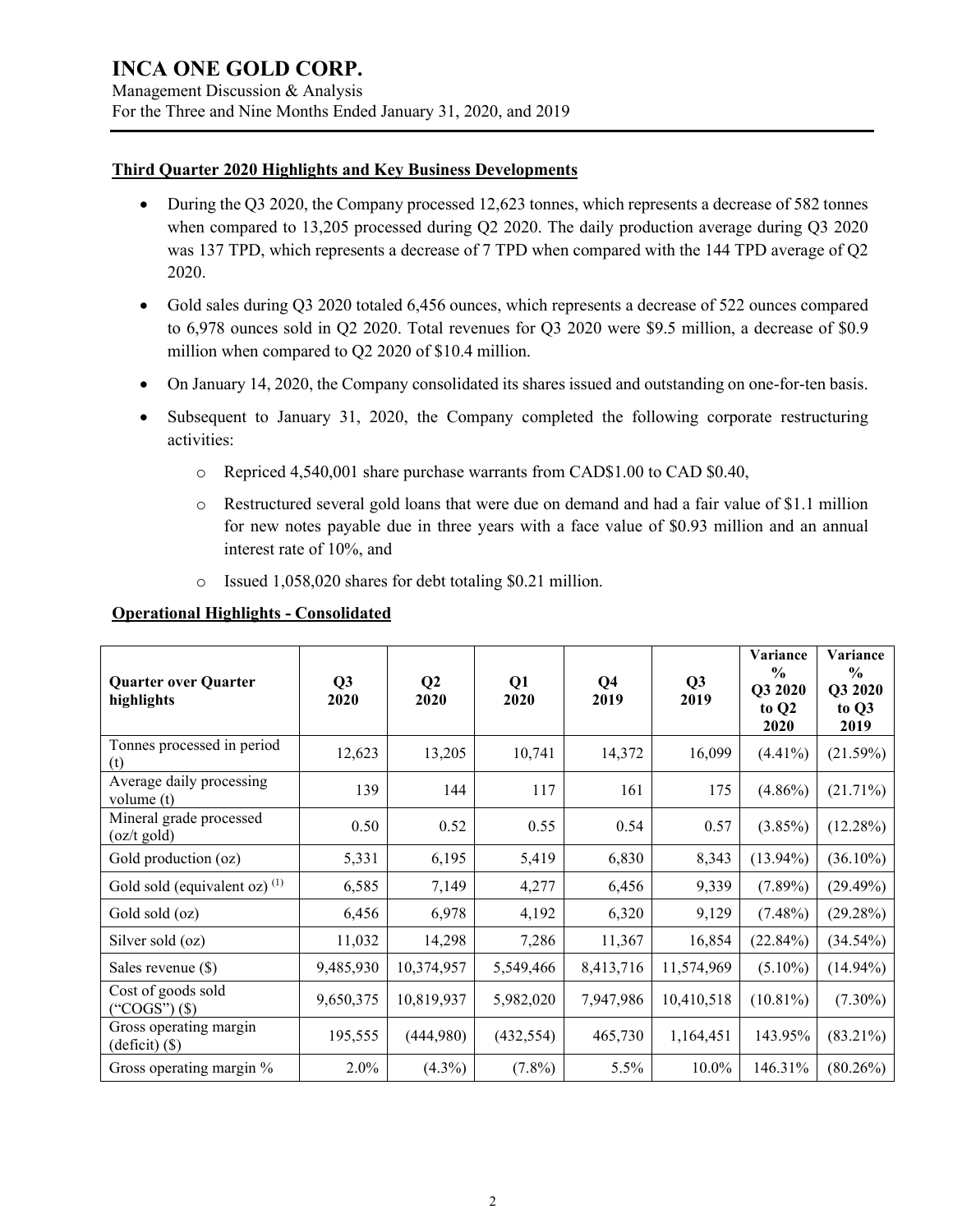| Management Discussion & Analysis                               |  |
|----------------------------------------------------------------|--|
| For the Three and Nine Months Ended January 31, 2020, and 2019 |  |

| Revenue per tonne $(\$)$                              | 817   | 773   | 642   | 639   | 658   | 5.69%      | 24.16%      |
|-------------------------------------------------------|-------|-------|-------|-------|-------|------------|-------------|
| Cost per tonne $(\$)$                                 | 801   | 806   | 693   | 603   | 592   | $(0.62\%)$ | 35.30%      |
| Gross margin per tonne $(\$)$                         | 16    | (33)  | (51)  | 36    | 66    | 148.48%    | $(75.76\%)$ |
| Average gold (equivalent)<br>price per oz sold $(\$)$ | 1,495 | 1,451 | 1,298 | 1,303 | 1,239 | $3.03\%$   | 20.66%      |
| Cost per oz sold $(\$)$                               | 1,466 | 1,513 | 1,399 | 1,231 | 1,115 | $(3.17\%)$ | 31.48%      |
| Gross margin per oz sold $(\$)$                       | 29    | (62)  | (101) | 72    | 125   | 146.77%    | $(76.80\%)$ |
| Average London Close price<br>$(\$)$                  | 1,504 | 1,501 | 1,354 | 1,302 | 1,254 | 0.20%      | 19.94%      |

(1) Actual ounces of gold sold plus an estimate of the equivalent ounces of gold that could be purchased for the equivalent number of silver ounces sold.

# **Future Outlook**

On March 15, 2020 Peruvian President Martin Vizcarra and his council of ministers approved a Supreme Decree, declaring a state of national emergency for a period of 15 days and imposed mandatory social isolation due to the Coronavirus (COVID-19) outbreak in Peru. The initial 15 day period was later extended by another two weeks until April 12, 2020.

During this period all citizens of Peru, are to stay and work from home, and Peruvian authorities have restricted non-essential transportation and travel within the country. The restrictions include a halt to all interprovincial transportation, as well as passenger domestic and international flights. All medical facilities, pharmacies, food markets, gas stations and banks will be exempt from the temporary quarantine and will remain open during this time.

Despite the state of Emergency measures enacted, Peru's mining ministry said in a statement on Tuesday March 17, 2020 that the sector would be given some leeway to carry out "critical" operations during the national emergency period, although with certain safety, health and environmental conditions. Mining companies would still be able, "to transfer essential personnel to mining units to guarantee the maintenance of their critical operations" and could continue to transport mineral concentrates and other merchandise "to ensure the operations and logistics cycle" of the sector, the ministry added.

In full compliance with the Peruvian government and the mining ministry declarations, Inca One has temporarily suspended processing operations at Chala One other than desorption and smelting activities, sending all non-essential staff home to work remotely, where possible. However, limited milling operations continue at Kori One under strict supervision, providing essential services to our mining partners to continue the supply chain as permitted by the Mining Ministry. Although there are restrictions in place for transportation and delays in the delivery of some supplies, the Company continues to export doré within this current environment while paying special attention to the health and safety of its clients and its employees at all times.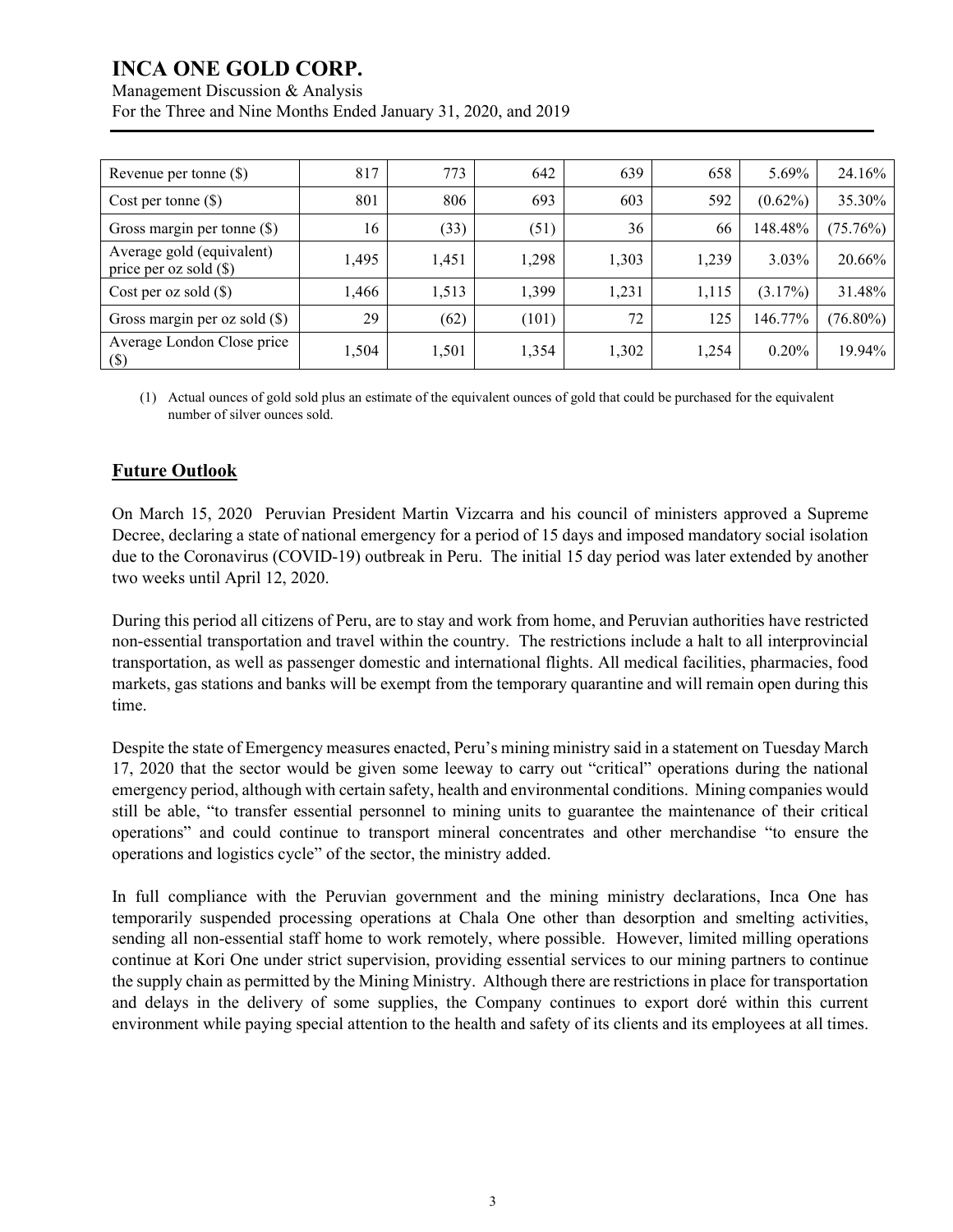# **INCA ONE GOLD CORP.** Management Discussion & Analysis For the Three and Nine Months Ended January 31, 2020, and 2019

At this time, the Company is not aware of any COVID-19 cases related to any employees and or contractors. Once the Peruvian government lifts these restrictions the Company will quickly resume normal operations at both our processing facilities.

The Company operated at 139 TPD during Q3 2020 and is currently operating at approximately 89 TPD of production through February 2020. With 450 TPD of permitted capacity, the Company has approximately 361 TPD of available capacity (80% availability).

## **Selected Quarterly and Annual Information**

The following selected financial data with respect to the Company's financial condition and results of operations has been derived from the unaudited condensed interim consolidated financial statements of the Company for the Three Months Ended January 31, 2020, October 31, 2019 and July 31, 2019 and from the audited consolidated financial statement for the year ended April 30, 2019 as applicable. The selected financial data should be read in conjunction with those financial statements and the notes thereto.

|                                                 | Three Months Ended |                |                |  |
|-------------------------------------------------|--------------------|----------------|----------------|--|
|                                                 | January 31,        | October 31,    | July 31,       |  |
|                                                 | 2020               | 2019           | 2019           |  |
|                                                 |                    |                |                |  |
| Revenue                                         | 9,845,930          | 10,374,957     | 5,549,466      |  |
| Cost of goods sold                              | (9,650,375)        | (10, 819, 937) | (5,982,020)    |  |
| Gross margin (deficit)                          | 195,555            | (444,980)      | (432, 554)     |  |
| Finance and other income (expense), net         | (296,757)          | (318, 463)     | (416, 462)     |  |
| Net income (loss) for the period                | (726, 634)         | (1,437,625)    | (1,439,302)    |  |
| Net income (loss) per share (basic and diluted) | (0.03)             | $(0.05)^{(1)}$ | $(0.05)^{(1)}$ |  |
| Other comprehensive loss                        | (682, 823)         | (1,534,530)    | (1,585,462)    |  |

(1) Calculated on the basis to the post-consolidate share capital

|                             | Three Months Ended                     |            |            |  |
|-----------------------------|----------------------------------------|------------|------------|--|
|                             | July 31,<br>October 31,<br>January 31, |            |            |  |
|                             | 2020                                   | 2019       | 2019       |  |
|                             |                                        |            |            |  |
| Total assets                | 18,867,357                             | 20,442,144 | 24,175,991 |  |
| Total current liabilities   | 9,078,522                              | 10,034,868 | 9,412,584  |  |
| Total long term liabilities | 4,467,411                              | 4,415,066  | 7,344,978  |  |

The following table sets out selected quarterly financial data from the Company's unaudited quarterly financial statements for the last eight quarters. It is important to note that the working capital deficiency at January 31, 2020 includes \$3.6 million of current liabilities that are non-interest bearing and payable in cash or shares at the Company's option. Additionally and subsequent to Q3-2020, the Company restructured \$1.1 million related to a Derivative Financial Liability into a 3 year \$0.93 million notes payable.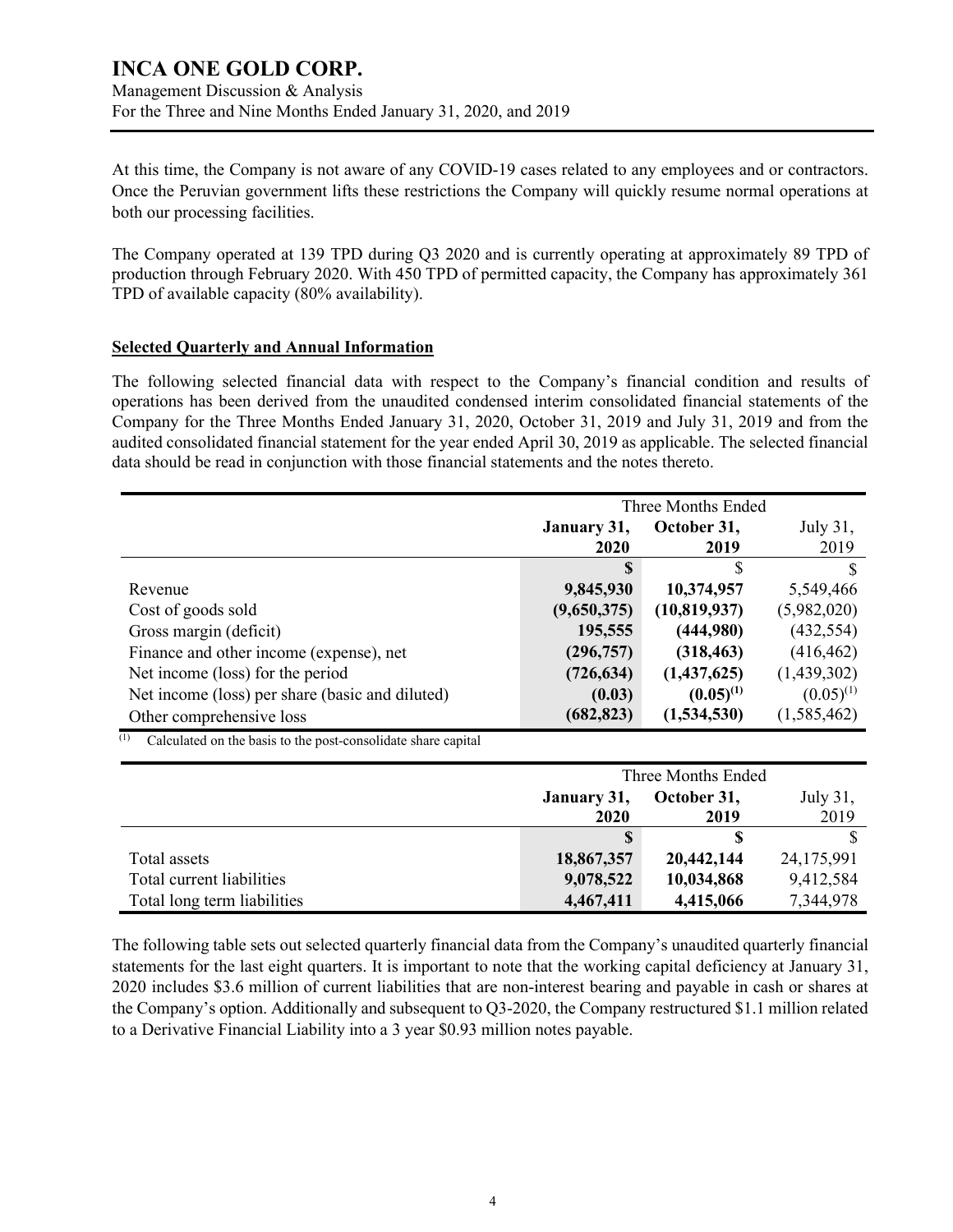Management Discussion & Analysis

For the Three and Nine Months Ended January 31, 2020, and 2019

| <b>Quarter ended</b>          | Working<br>capital<br>(deficiency) | <b>Total assets</b> | Long term<br>liabilities | Net income<br>(loss) | <b>Basic gain</b><br>(loss) per<br>share $^{(2)}$ |
|-------------------------------|------------------------------------|---------------------|--------------------------|----------------------|---------------------------------------------------|
|                               |                                    | \$                  | \$                       | \$                   |                                                   |
| <b>January 31, 2020</b>       | (2,108,292)                        | 18,867,357          | 4,467,411                | (736, 634)           | (0.03)                                            |
| October 31, 2019              | (1,835,724)                        | 20,442,144          | 4,415,066                | (1,437,625)          | (0.05)                                            |
| July 31, 2019                 | 2,259,771                          | 24,175,991          | 7,344,978                | (1,439,302)          | (0.05)                                            |
| April 30, 2019                | 3,417,245                          | 24,057,897          | 7,091,690                | 1,204,566            | 0.05                                              |
| January 31, 2019              | 3,695,305                          | 21,251,543          | 8,522,216                | 29,793               | 0.00                                              |
| October 31, 2018              | 3,010,284                          | 21,094,908          | 8,337,432                | (1,132,371)          | (0.05)                                            |
| July 31, 2018                 | 727,893                            | 8,597,041           | 2,713,920                | (186, 479)           | (0.01)                                            |
| April 30, 2018 <sup>(1)</sup> | 776,225                            | 9,468,096           | 2,788,264                | (1,112,921)          | (0.08)                                            |

(1) Amounts previous to Q1 2019 have been Restated to United States dollars

(2) Amounts previous to Q3 2020 have been recalculated to reflect the basic gain (loss) per share on a post consolidated basis.

# **Results of Operations**

## **Three months ended January 31, 2020 compared to three months ended January 31, 2019**

Revenue for Q3 2020 was \$9.8 million (Q3 2019 - \$11.6 million), and cost of goods sold was \$9.7 million (Q3 2019 – \$10.4 million) resulting in a gross operating margin of \$0.2 million (Q3 2019 – gross operating margin of \$1.2 million). The gross operating margin decreased mainly due to a decrease of 3,476 tonnes processed in Q3 2020, which represents 21.59% less ore processed than Q3, 2019 and therefore higher fixed costs per tonne and generally more difficult commercial terms for purchasing high-grade gold mill feed.

During Q3 2020, the Company reported a net loss of \$0.7 million, a decrease of \$0.8 million compared to net earnings of \$0.03 million during Q3 2019. This change is partially explained by a combination of the decrease in operating margin of \$1.0 million and partially offset by a decrease in corporate and administrative expenses of \$0.2 million.

## **Nine months ended January 31, 2020 compared to nine months ended January 31, 2019**

Revenue for YTD Q3 2020 was \$25.8 million (YTD Q3 2019 - \$26.2 million), and cost of goods sold was \$26.4 million (YTD Q3 2019 – \$24.3 million) resulting in a gross operating deficit of \$0.7 million (YTD Q3 2019 – gross operating margin of \$1.8 million). The gross operating margin decreased mainly due to a decrease of production and gold sales from the prior year and generally more difficult commercial terms for purchasing high-grade gold mill feed.

During YTD Q3 2020, the Company reported a net loss of \$3.6 million, an increase in net loss by \$2.3 million compared to a net loss of \$1.3 million during YTD Q3 2019. This change is partially explained by a combination of the decrease in operating margin of \$2.5 million and partially offset by a decrease of \$0.2 million in corporate and administrative expenses.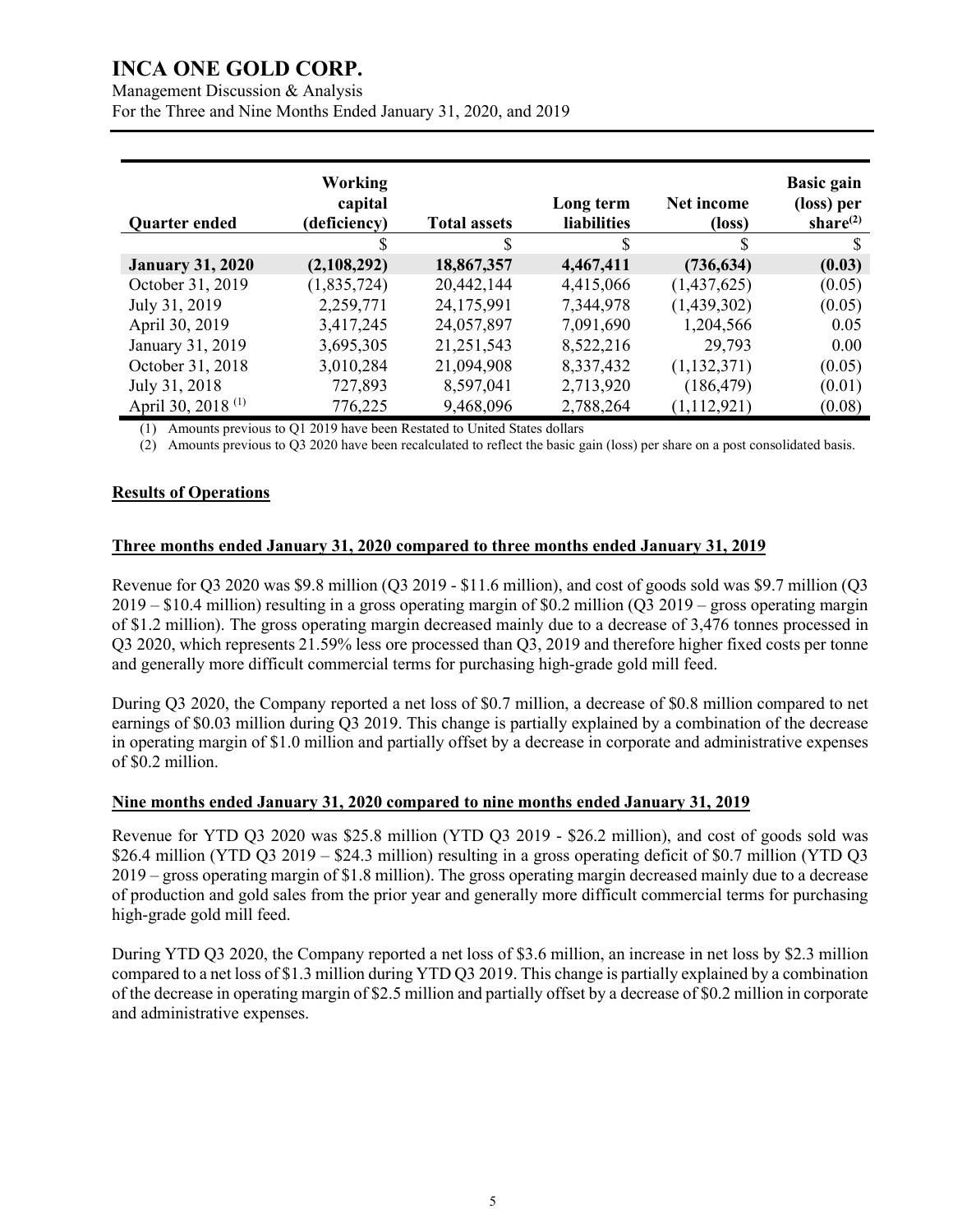Management Discussion & Analysis For the Three and Nine Months Ended January 31, 2020, and 2019

#### **Liquidity and Capital Resources**

As at January 31, 2020, the Company financed its operations and met its capital requirements primarily through the re-investment of operational cash flows from the Chala One and the Kori One plants.

The Company had cash of \$1.4 million at January 31, 2020, representing a decrease of \$0.4 million compared to cash of \$1.8 million as at April 30, 2019 and working capital deficiency of \$2.1 million at January 31, 2020 representing decrease of \$5.5 million when compared to a working capital of \$3.4 million as at April 30, 2019.

The decrease in the working capital is mainly attributable to the combined effect of:

- the reclassification of approximately \$3.1 million from non-current liabilities to current liabilities, which includes \$2.8 million of contractual liabilities as result of the acquisition of Anthem United and \$0.3 million of secured debentures,
- cash loss from operations and debt service cost of approximately \$1.6 million,
- additions to property, plant and equipment of approximately \$0.4 million, and
- the increase in the fair value of derivative financial liabilities by approximately of \$0.2 million.

As mentioned earlier, it is important to note that the working capital deficiency at January 31, 2020 includes \$3.6 million of current liabilities that are non-interest bearing and payable in cash or shares at the Company's option to Equinox Gold Corp. ("Equinox") as a result of the acquisition of Anthem United. Although the debt is presented as a current liability, the Company has elected to pay the debt in shares and therefore the debt will be settled at some date in the future, and subject to Equinox's ownership of Inca One Shares not exceeding 19.99% of the outstanding Inca One Shares (the "Equinox Ownership Limit"). At January 31, 2020, Equinox's Ownership Limit of 19.99% had been reached and therefore The Company was not able issue additional shares for the current liability.

Additionally, and subsequent to Q3-2020, the Company restructured \$1.1 million related to a Derivative Financial Liability into a 3 year \$0.93 million notes payable. The new notes payable will have a three year term and will be reflected in non-current liabilities in Q4-2020.

Management intends to continue funding operations, administration, debt and debt service costs and any capital requirements with the proceeds of the sale of gold doré and refined gold from the Company's Chala One and Kori One plants. Where required and depending on the strength of the junior resource markets, the Company will continue to be dependent on its capital resource's to cover any deficiencies in working capital.

## *Contractual Liabilities as a result of the Acquisition of Anthem United*

As a result of the acquisition of Anthem and Kori One, the Company issued Promissory Notes payable to Equinox as follows:

• CAD\$7.5 million payable to Equinox in three equal payments of CAD\$2.5 million on the first, second and third anniversaries of the completion of the Purchase Agreement to be paid in cash or Inca One Shares at the discretion of Inca One, based on the higher of CAD\$0.065 per share and the preceding 20-day volumeweighted average price of Inca One Shares, subject to Equinox Ownership Limit.

On August 21, 2019, the Company exercised its share payment election to pay the first installment and issued 160,733 shares at \$0.065 per share as partial payment. Due to the Equinox Ownership Limit, this was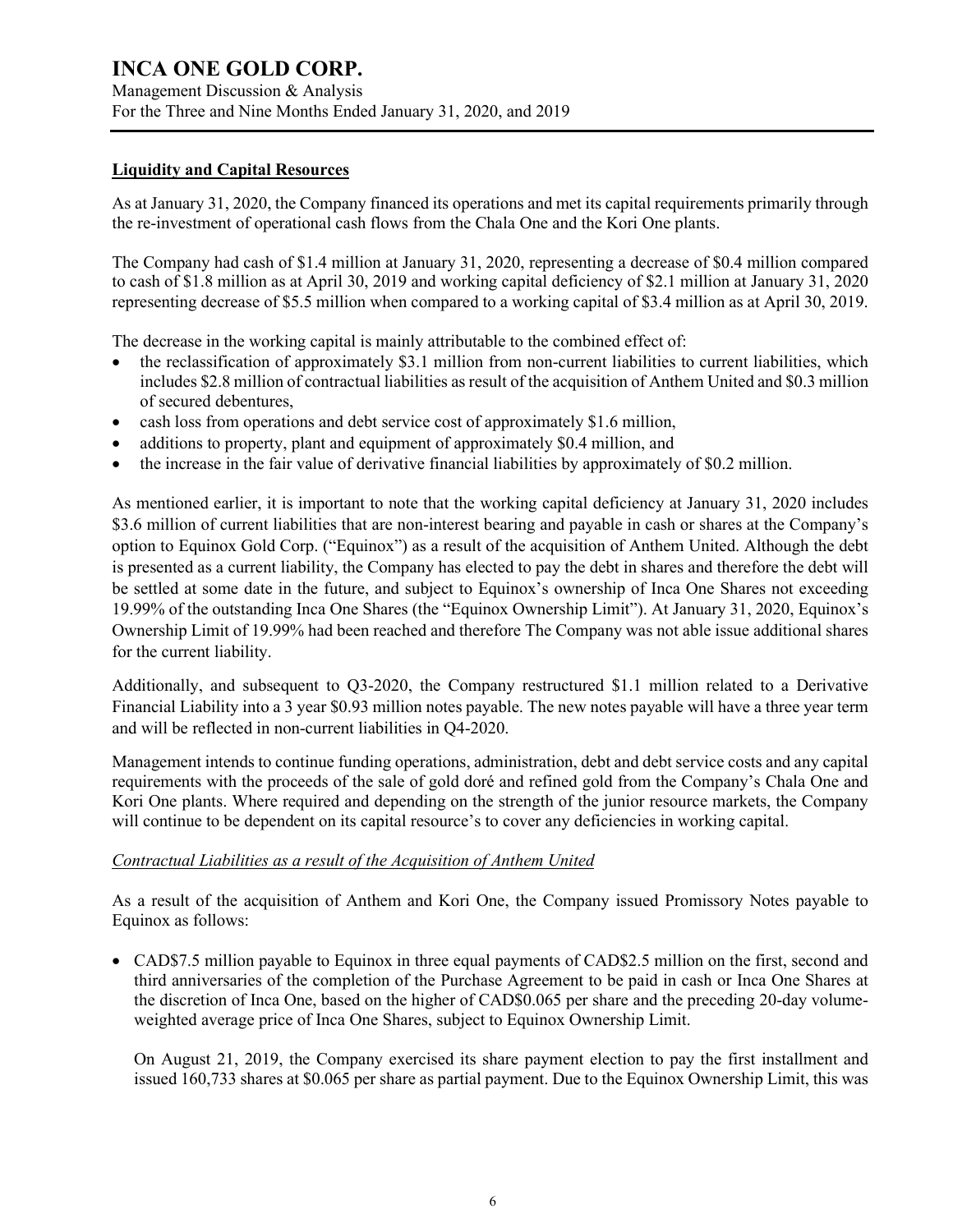the maximum number of shares that the Company could issue. The Company has an additional obligation of 3,685,421 shares at \$0.65 per share to satisfy this payment and will do so when Equinox's ownership is reduced below 19.99%.

• CAD\$1.5 million payment to Equinox in cash on August 21, 2020.

As part of the transaction the Company also agreed to the following contractual obligations:

- Payment of an amount equal to 50% of the Historical IGV recovered prior to the fifth anniversary of the Closing Date. During Q1 2020, the company recovered approximately \$2.4 million of Historical IGV, of which approximately \$1.2 million was payable to Equinox. During October 2019, the Company paid \$1.0 million.
- Payment in cash to Equinox on or before the August 21, 2021 for the difference between the amount of working capital at closing and \$3 million. Anthem's working capital at such date was approximately \$3.7 million, and therefore the estimated amount payable is \$0.7 million payable on August 21, 2021.

## Share Issuances

On August 21, 2019 the Company issued 160,733 shares as partial payment of the installment due to Equinox as part of the consideration for the acquisition of Anthem United Inc.

Subsequent to January 31, 2020, the Company:

- issued 1,058,020 shares for debt totaling \$0.21 million.
- repriced 4,540,001 warrants, that were issued pursuant to a private placement on January 31, 2018. The warrants had an original exercise price of CAD\$1.00 and have been repriced to CAD\$0.40. The warrants are subject to an accelerated expiry of 30 days after 10 consecutive trading days closing above CAD\$0.50.

## **Summary of Outstanding Share Data**

As at the date of this MD&A, the Company had 27,509,745 common shares issued and outstanding, 2,085,000 share-based options and 6,161,258 warrants outstanding (with exercise prices ranging between CAD\$0.18 and CAD\$12.60 per share). The fully diluted shares outstanding at the date of this MD&A is 35,756,003.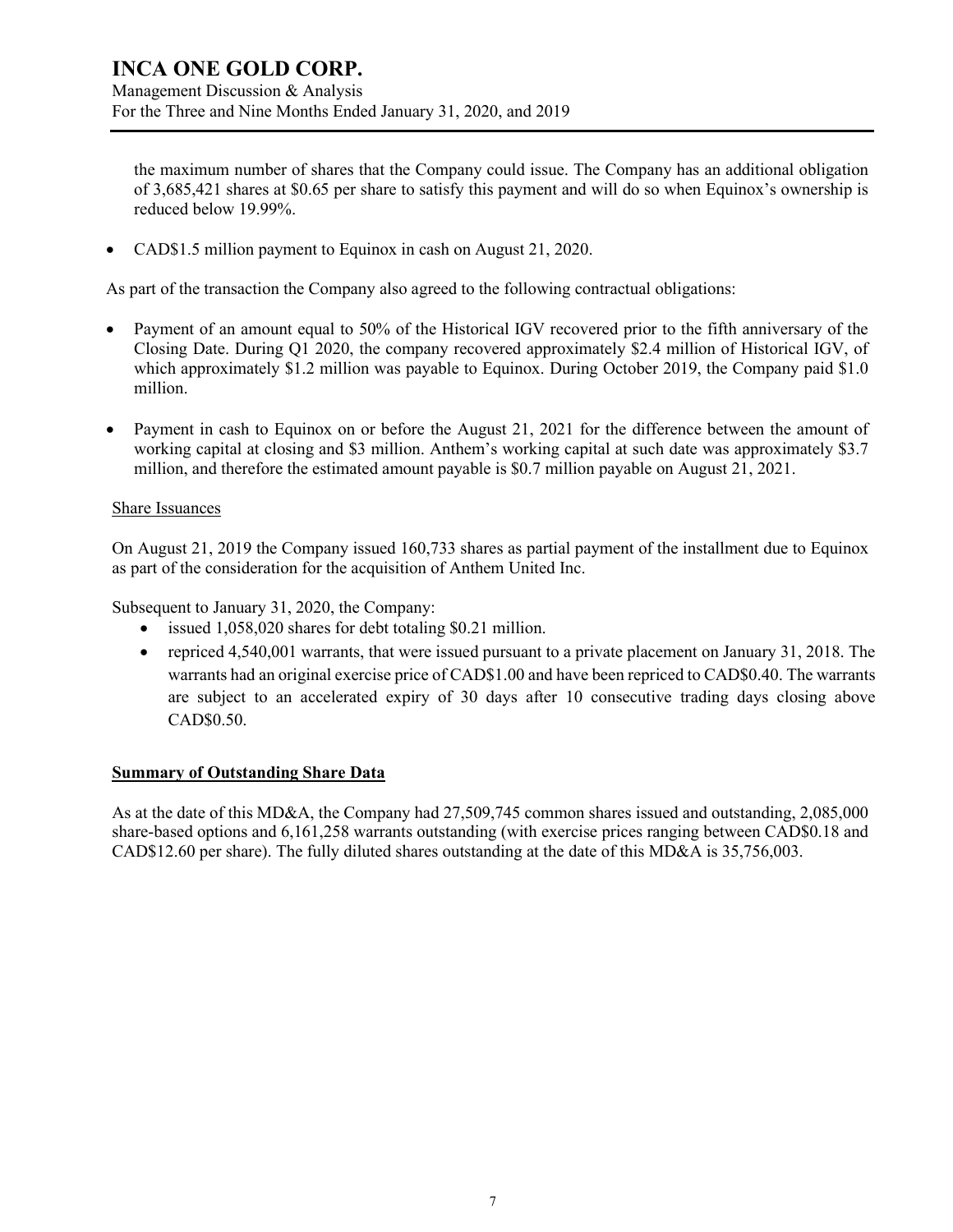## **Transactions with Related Parties**

#### **(a) Related Party Transactions**

The Company's related parties consist of the Company's directors, officers and companies associated with these individuals including the following:

- A company owned by Edward Kelly, the Company's CEO (also a director).
- A company owned by Mark Wright, the Company`s VP Operations & New Projects.

The following expenditures were charged by related parties during the Three and Nine Months Ended January 31, 2020 and 2019:

|                                          | Three months ended |         | Nine months ended |             |
|------------------------------------------|--------------------|---------|-------------------|-------------|
|                                          | January 31,        |         |                   | January 31, |
|                                          | 2020               | 2019    | 2020              | 2019        |
|                                          |                    |         | S                 |             |
| Management, salaries and consulting fees | 96,940             | 82,906  | 294,114           | 228,589     |
| Director fees                            | 7,165              | 7,299   | 21,545            | 22,189      |
| Share-based payments                     | 4,945              | 41,076  | 30,414            | 88,560      |
|                                          | 109,050            | 131,281 | 346,073           | 339,348     |

Consulting and management fees were paid to companies controlled by the CEO and VP Operations & New Projects.

## **(b) Compensation of Key Management Personnel**

The Company's key management personnel have authority and responsibility for planning, directing and controlling the activities of the Company and includes the Directors, CEO, CFO, and VP Operations & New Projects. Compensation in respect of services provided by key management consists of consulting and management fees paid to companies controlled by the CEO and VP Operations & New Projects and by the issue of options. The compensation for key management personnel paid as management were for the Three and Nine Months Ended January 31, 2020 and 2019 as follows:

|                      | Three months |                   | Nine months |                   |  |
|----------------------|--------------|-------------------|-------------|-------------------|--|
|                      |              | ended January 31, |             | ended January 31, |  |
|                      | <b>2020</b>  | 2019              | 2020        | 2019              |  |
|                      |              |                   | S           |                   |  |
| Management fees      | 58,964       | 45,093            | 180,718     | 137,153           |  |
| Salaries             | 34,976       | 37,813            | 113,396     | 91,436            |  |
| Share-based payments | 2,023        | 41,076            | 21,208      | 88,560            |  |
|                      | 98,963       | 123,982           | 315,322     | 317,149           |  |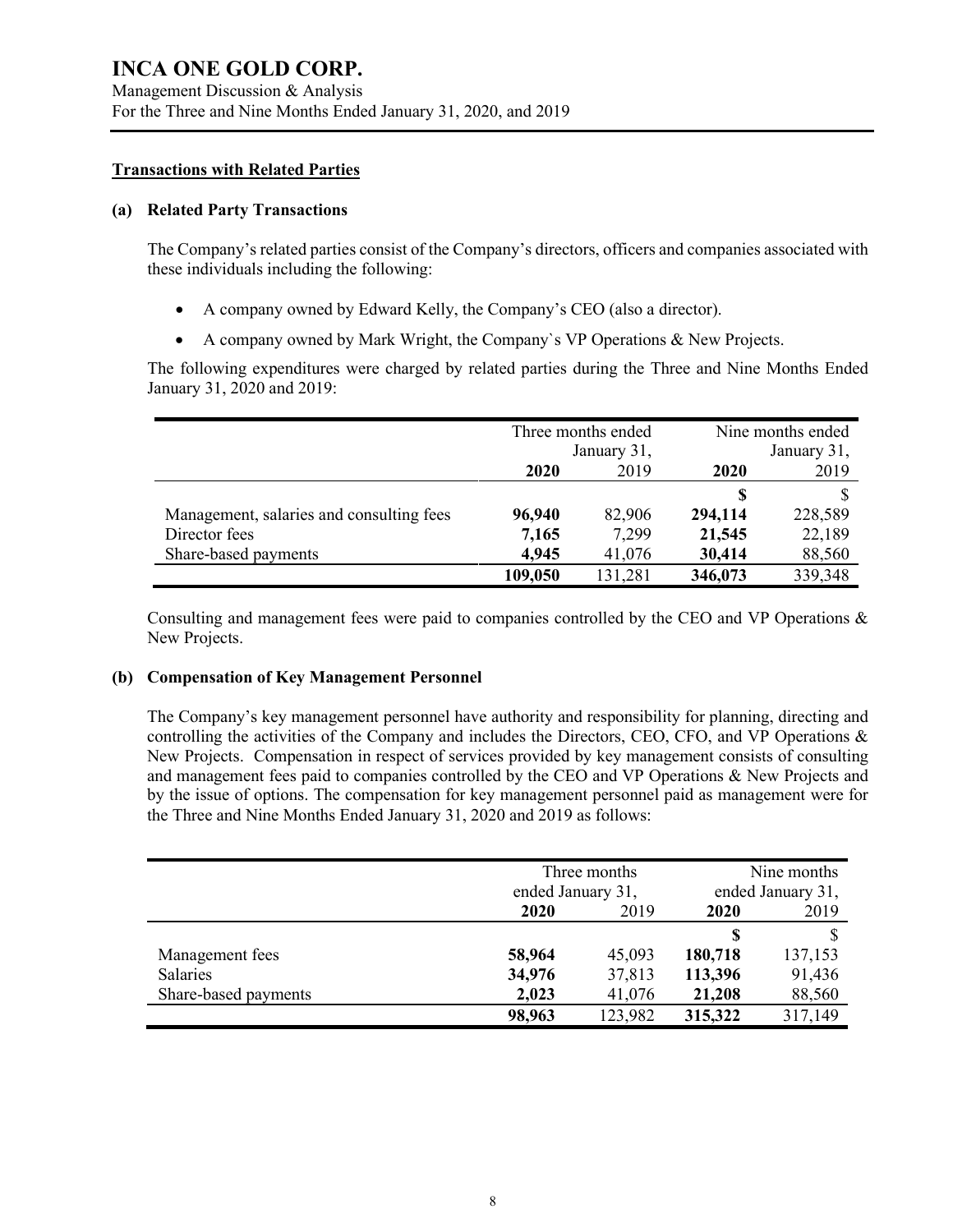## **(c) Related Party Balances**

All related party balances payable, including for business expenses reimbursements, annual bonuses approved by the board of directors, and for services rendered as at January 31, 2020 are non-interest bearing and payable on demand, and are comprised of \$0.35 million (April 30, 2019 - \$0.12 million) payable to the CEO and a company controlled by the CEO, \$0.05 million (April 30, 2019 - \$0.05 million) payable to the VP Operations & New Projects or a company controlled by the VP Operations & New Projects, \$0.35 million (April 30, 2019 - \$0.11 million) payable to the CFO and \$0.30 million payable (April 30, 2019 – \$0.02 million payable) to the Directors or companies controlled by the Directors.

# **Commitments**

In addition to the commitments in connection with the Company's financings, the Company has:

- a three-year rent agreement for its corporate office in Lima, Peru, with a monthly payment of \$3,574 and termination date on July 31, 2021, and
- a five-year rent agreement for its corporate office in Vancouver, Canada with a monthly fee of CAD\$3,768 and termination date on July 31, 2023.

During the Three and Nine months ended January 31, 2020 the Company had commitments through a derivative financial liability to sell approximately 742 ounces of gold doré to related parties, which would be settled at a future date in either cash or through the delivery of gold. At January 31, 2020, the fair value of amount owing under these contracts at the gold spot rate were \$1.2 million (April 30, 2019 - \$1 million) and is included in derivative financial liability

On March 19, 2020, the Company restructured the derivative financial liability ("Gold Agreements"). The related parties agreed to restructure the Gold Agreements (the "Loan Restructuring") in exchange for aggregate notes payable in the amount of \$0.93 million (the "Notes"). The Notes have a three-year term and bear interest at an annual rate of 10%. The Notes are repayable at any time at the Company's option and will be secured by general security agreements. As partial consideration for the Loan Restructuring, the Company has agreed to issue an aggregate of 1,388,889 bonus warrants (the "Bonus Warrants") to the Creditors. Each Bonus Warrant will entitle the holder to acquire one common share of the Company at a price of CAD\$0.18 per share for a period of three years from the date of issuance.

As at January 31, 2020 the Company had commitments to sell approximately 255 ounces of gold doré to third parties, which was settled subsequent to January 31, 2019 through the delivery of gold. At January 31, 2020 the fair value of these commitments is \$0.39 million. Additionally, the Company received advances of \$0.25 million to be offset against future sales of gold doré. Both amounts, totaling \$0.64 million (April 30, 2019 - \$1.8 million) have been included as current deferred revenues.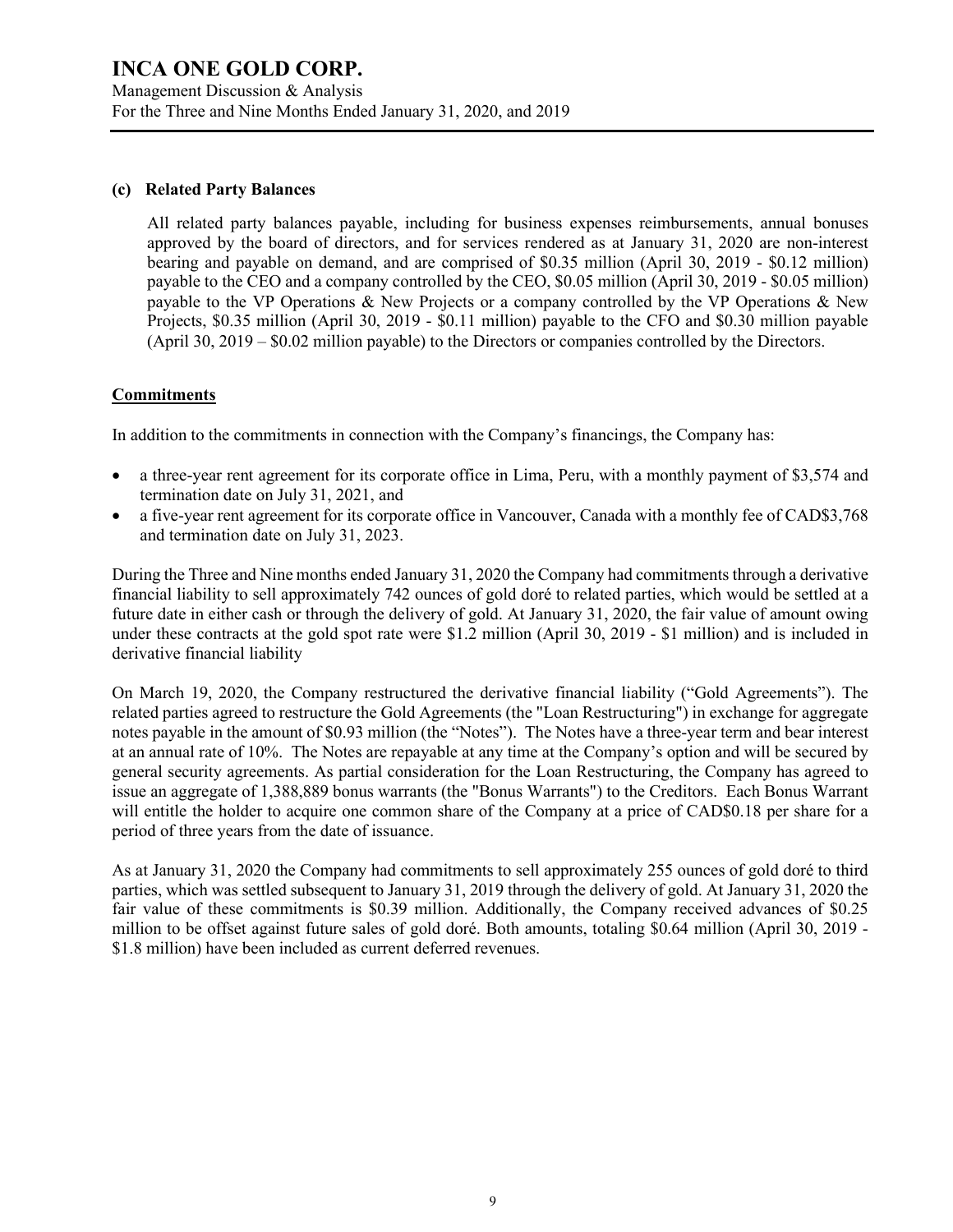#### Management Discussion & Analysis For the Three and Nine Months Ended January 31, 2020, and 2019

|                                                         |              | Within One | One to Five |
|---------------------------------------------------------|--------------|------------|-------------|
|                                                         | <b>Total</b> | Year       | Years       |
| <b>Maturity analysis of financial liabilities</b>       | \$           | S          | \$          |
| Accounts payable and accrued liabilities                | 2,130,878    | 2,130,878  |             |
| Secured debentures                                      | 1,476,981    | 300,000    | 1,176,981   |
| Contractual liabilities as result of the acquisition of |              |            |             |
| Anthem United                                           | 7,011,791    | 4,835,563  | 2,176,228   |
| Derivative financial liability                          | 1,175,476    | 1,175,476  |             |
|                                                         | 11,795,126   | 8,441,917  | 3,353,209   |
| <b>Commitments</b>                                      |              |            |             |
| Office lease rental                                     | 183,980      | 77,073     | 106,907     |
| Gold sale deferred revenue                              | 636,605      | 636,605    |             |
| Asset retirement and reclamation obligations            | 1,114,202    |            | 1,114,202   |
|                                                         | 1,934,787    | 713,678    | 1,221,109   |
|                                                         | 13,729,913   | 9,155,595  | 4,574,318   |

A summary of undiscounted liabilities and future operating commitments on January 31, 2020 are as follows:

## Contingent Debenture

In September 2016 the Company completed a comprehensive capital restructuring which involved: (i) negotiating with debt holders to reduce long and short term debt, (ii) a private placement to provide sufficient working capital to ramp-up operations at the Chala Plant; and (iii) consolidating the Company's shares. As result of this restructuring, the Company issued a \$0.78 million contingent debenture certificate (the "Contingent Debenture"), which only becomes payable on the date that the Company achieves two production milestones including (i) achieving 300 tonnes per day mineral processing capacity in Peru, and (ii) achieving three months of 200 tonnes per day average daily production. Upon reinstatement, the Contingent Debenture will have a 12% annual interest rate paid quarterly in arrears, twelve-month term to maturity, certain early redemption features, and a general security agreement will be issued. If the performance milestones are not achieved before August 31, 2026 the Contingent Debenture will be cancelled.

As of January 31, 2020, the value of the contingent debenture was \$nil because the Company has not achieved three months of consecutive 200 tonnes per day average daily production. However, the first milestone of 300 tonnes per day mineral processing capacity in Peru was achieved as a result of the acquisition of Anthem.

## **Fair Value of Financial Instruments**

As at January 31, 2020, the Company's financial instruments consist of cash, receivables, long term receivables, accounts payable and accrued liabilities, promissory notes payable, contractual liabilities, derivative financial liabilities and secured debentures.

IFRS requires disclosures about the inputs to fair value measurements for financial assets and liabilities recorded at fair value, including their classification within a hierarchy that prioritizes the inputs to fair value measurement.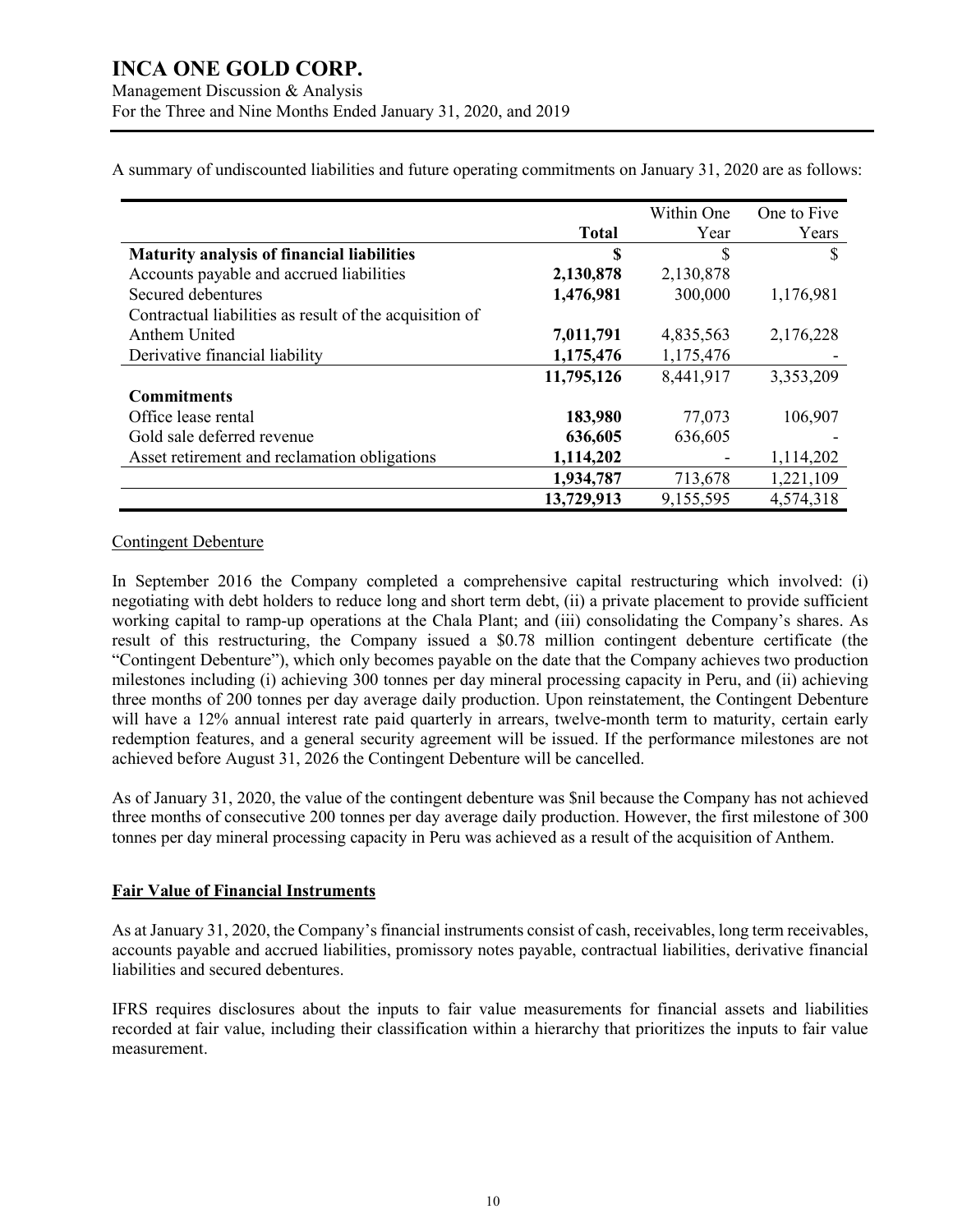The three levels of hierarchy are:

- Level 1 Unadjusted quoted prices in active markets for identical assets or liabilities;
- Level 2 Inputs other than quoted prices that are observable for the asset or liability, either directly or indirectly; and
- Level 3 Inputs for the asset or liability that are not based on observable market data.

As at January 31, 2020, the Company believes that the carrying values of cash, receivables, accounts payable and accrued liabilities, promissory notes payable, contractual liabilities and secured debentures approximate their fair values because of their nature and relatively short maturity dates or durations or their interest rates approximate market interest rates. The gold delivery contracts, being a derivative financial liability, have been assessed on the fair value hierarchy described above and are classified as Level 2.

## **Financial Instruments Risk**

The Company's financial instruments are exposed in varying degrees to a variety of financial risks. The Board approves and monitors the risk management processes:

*(i) Credit risk*

Credit risk exposure primarily arises with respect to the Company's cash and receivables. The risk exposure is limited because the Company places its instruments in banks of high credit worthiness within Canada and continuously monitors the collection of other receivables.

#### *(ii) Liquidity risk*

Liquidity risk is the risk that the Company cannot meet its financial obligations as they become due. The Company's approach to managing liquidity is to ensure as far as possible, that it will have sufficient liquidity to settle obligations and liabilities when they become due. As at January 31, 2020, the Company had cash of \$1.4 million (April 30, 2019 - \$1.8 million) and current working capital deficit of \$2.1 million (April 30, 2019 - \$3.4 million) with total liabilities of \$13.5 million (April 30, 2019 - \$15.1 million)

A summary of the Company's future operating commitments is presented above under the Commitments and Contingencies section.

## *(iii) Market risk*

#### a. Interest rate risk

Interest rate risk is the risk that the fair value or future cash flows of a financial instrument will fluctuate because of changes in market interest rates.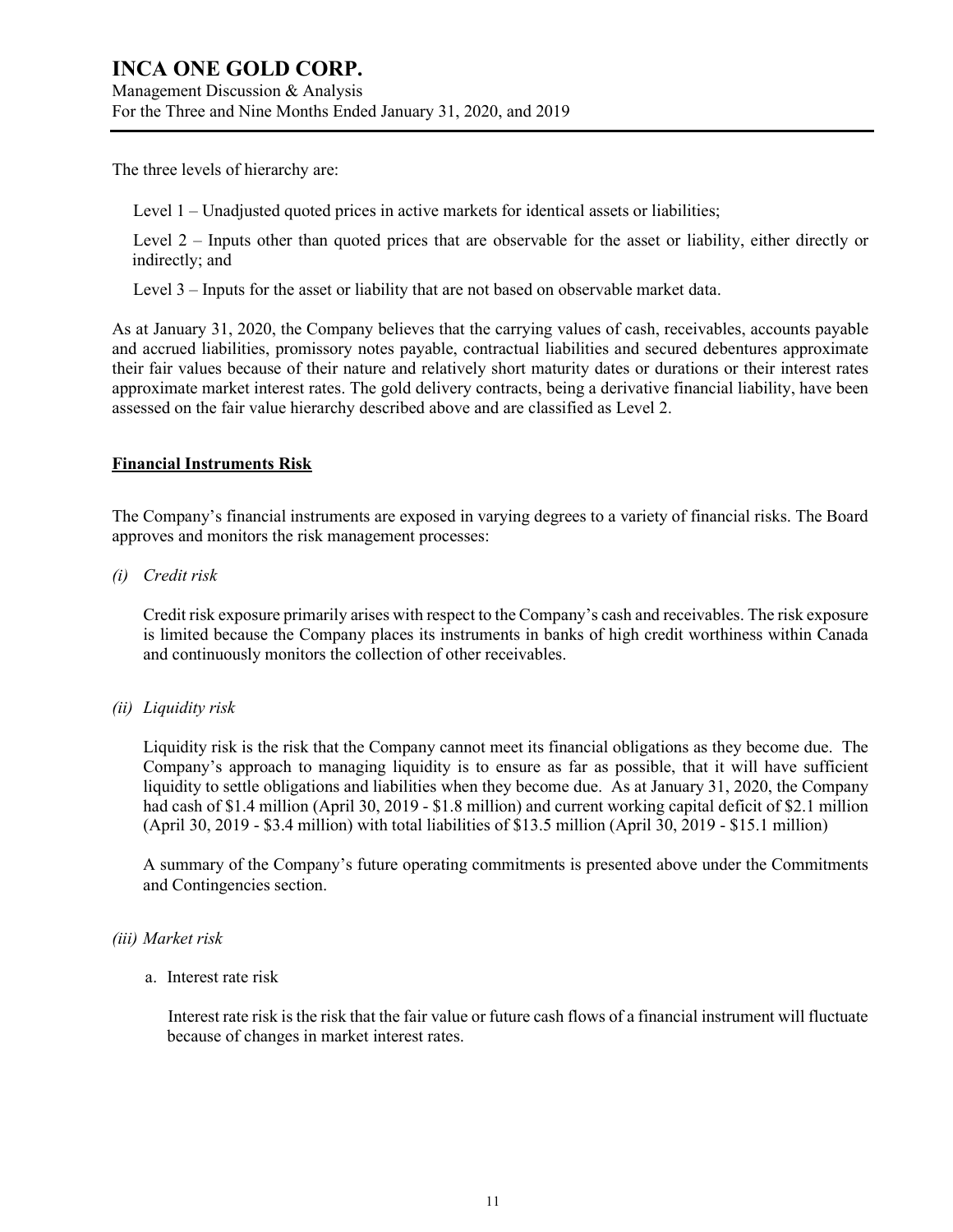The Company invests cash in guaranteed investment certificates at fixed or floating interest rates in order to maintain liquidity while achieving a satisfactory return for shareholders. A change of 100 basis points in the interest rates would not be material to the financial statements. At January 31, 2020, the Company had no variable rate debt.

b. Foreign currency risk

Foreign exchange risk is the risk that the fair value of future cash flows of a financial instrument will fluctuate because of the changes in the foreign exchange rates. The Company is exposed to the financial risk related to the fluctuation of foreign exchange rates associated with the fluctuations in its Canadian dollar and the Peruvian New Sol ("Sol") bank accounts as well as the translation of foreign-held assets and liabilities at current exchange rates.

The Company's net exposure to the Canadian dollar and Sol on financial instruments, in US dollar equivalents, is as follows:

|                                                         | January 31,<br>2020 | April 30,<br>2019 |
|---------------------------------------------------------|---------------------|-------------------|
|                                                         | S                   | S                 |
| CAD dollar:                                             |                     |                   |
| Cash                                                    | 12,826              | 7,140             |
| Receivables                                             | 11,448              | 23,857            |
| Accounts payable and accrued liabilities                | (448,719)           | (430,578)         |
| Secured debentures                                      | (1,176,981)         | (1,148,011)       |
| Contractual liabilities as result of the acquisition of |                     |                   |
| Anthem United                                           | (6,237,949)         | (5,813,425)       |
| Derivative financial liability                          | (1, 175, 476)       | (951, 467)        |
| Net assets (liabilities)                                | (9,014,851)         | (8,312,484)       |
| Sol:                                                    |                     |                   |
| Cash                                                    | 345,002             | 109,747           |
| Receivables                                             | 831,627             | 4,144,524         |
| Accounts payable and accrued liabilities                | (522, 273)          | (625, 297)        |
| Net assets (liabilities)                                | 654,356             | 3,628,974         |

Assuming all other variables constant, an increase or a decrease of 10% of the Canadian dollar against the US dollar, as of January 31, 2020 would have changed the Company's net loss by approximately \$0.9 million. Assuming all other variables constant, an increase or a decrease of 10% of the Peruvian sol against the US dollar, as of January 31, 2020 would have changed the Company's net loss by approximately \$0.1 million.

The Company had no hedging agreements in place with respect to foreign exchange rates.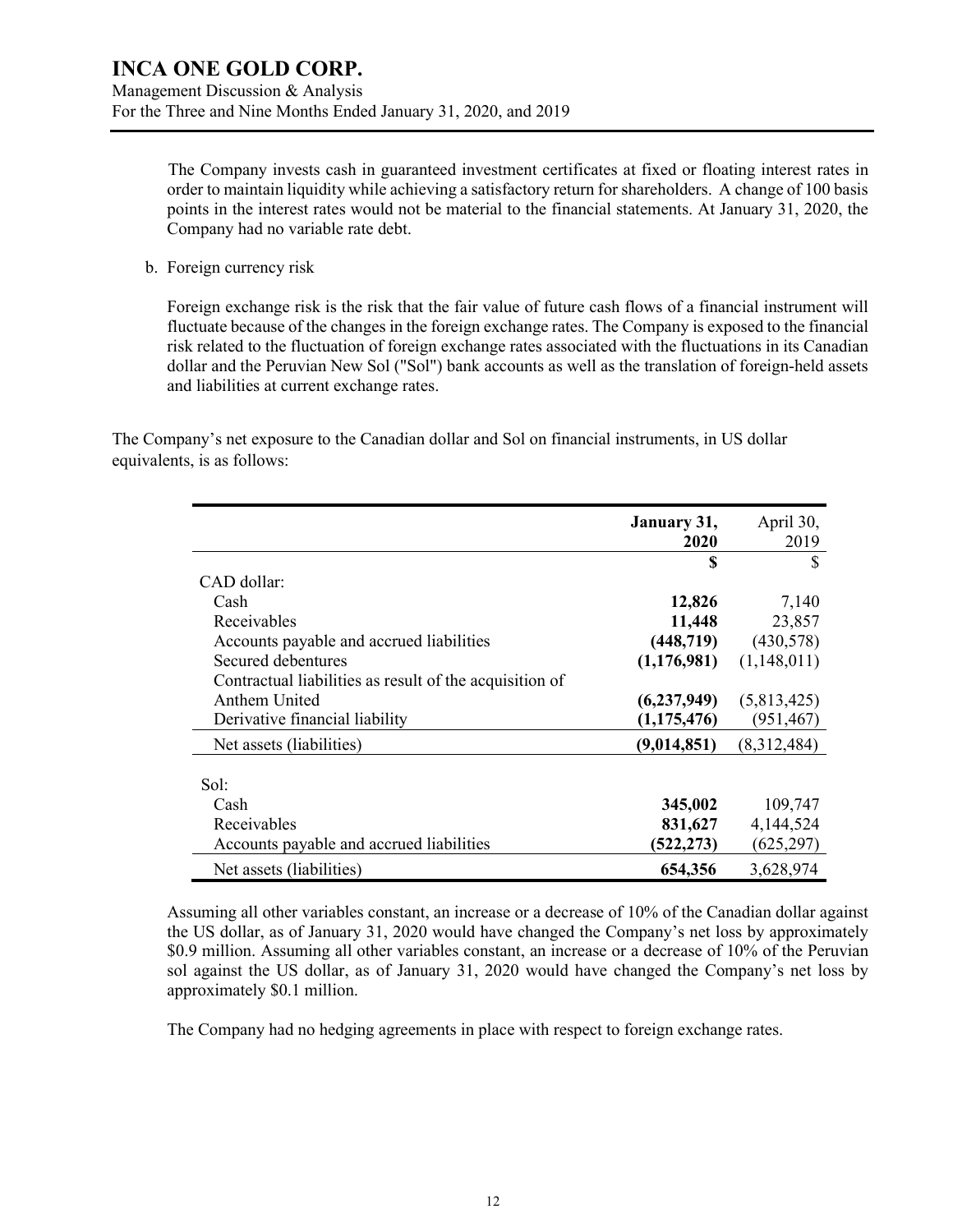c. Commodity price risk

Commodity price risk is the risk of financial loss resulting from movements in the price of the Company's commodity inputs and outputs. The Company's price risk relates primarily to: the spot price of gold for its derivative financial liability balance and future gold price expectations as it relates to sales revenues. The Company continuously monitors precious metal trading prices as they are included in projections prepared to determine its future strategy.

## **Off-Balance Sheet Arrangements**

The Company has not entered into any off-balance sheet arrangements.

## **Critical Accounting Policies and Estimates**

The preparation of the Company's consolidated financial statements in accordance with IAS 1, *Presentation of Financial Statements*, requires management to make certain critical accounting estimates and to exercise judgment that affect the accounting policies and the reported amounts of assets, liabilities and disclosure of contingent assets and liabilities at the date of the consolidated financial statements and reported amounts of revenues and expenses during the reporting period. Estimates and assumptions are continually evaluated based on historical experience and other factors, including expectations of future events that are believed to be reasonable under the circumstances. In the future, actual experience may differ from these estimates and assumptions. Revisions to accounting estimates are recognized in the period in which the estimates are revised and in any future periods affected. Uncertainty about these assumptions and estimates could result in outcomes that require a material adjustment to the carrying amounts of assets or liabilities in future periods.

Significant accounting judgments that Management has made in the process of applying accounting policies which it considers have had the most significant effect on the amounts recognized in the consolidated financial statements include, but are not limited to going concern, title to and economic recoverability and probability of future economic benefits of exploration and evaluation assets, date of commencement of commercial production, and determination of functional currency. Management considers the areas currently requiring a significant degree of estimation and assumption and which have a significant risk of resulting in a material adjustment to the carrying amount of assets and liabilities within the next financial year, to include, but not be limited to, the value attributed to share-based compensation, promissory notes payable, secured debentures and debentures with warrants, marketable securities, long term receivable, asset retirement and reclamation obligation, and deferred taxes.

These accounting policies and estimates are further discussed in the Company's annual audited consolidated financial statements on April 30, 2019.

## **Risks and Uncertainties**

Mineral processing and natural resources exploration, development, and production involve a number of business risks, some of which are beyond the Company's control. These can be categorized as operational, financial and regulatory risks.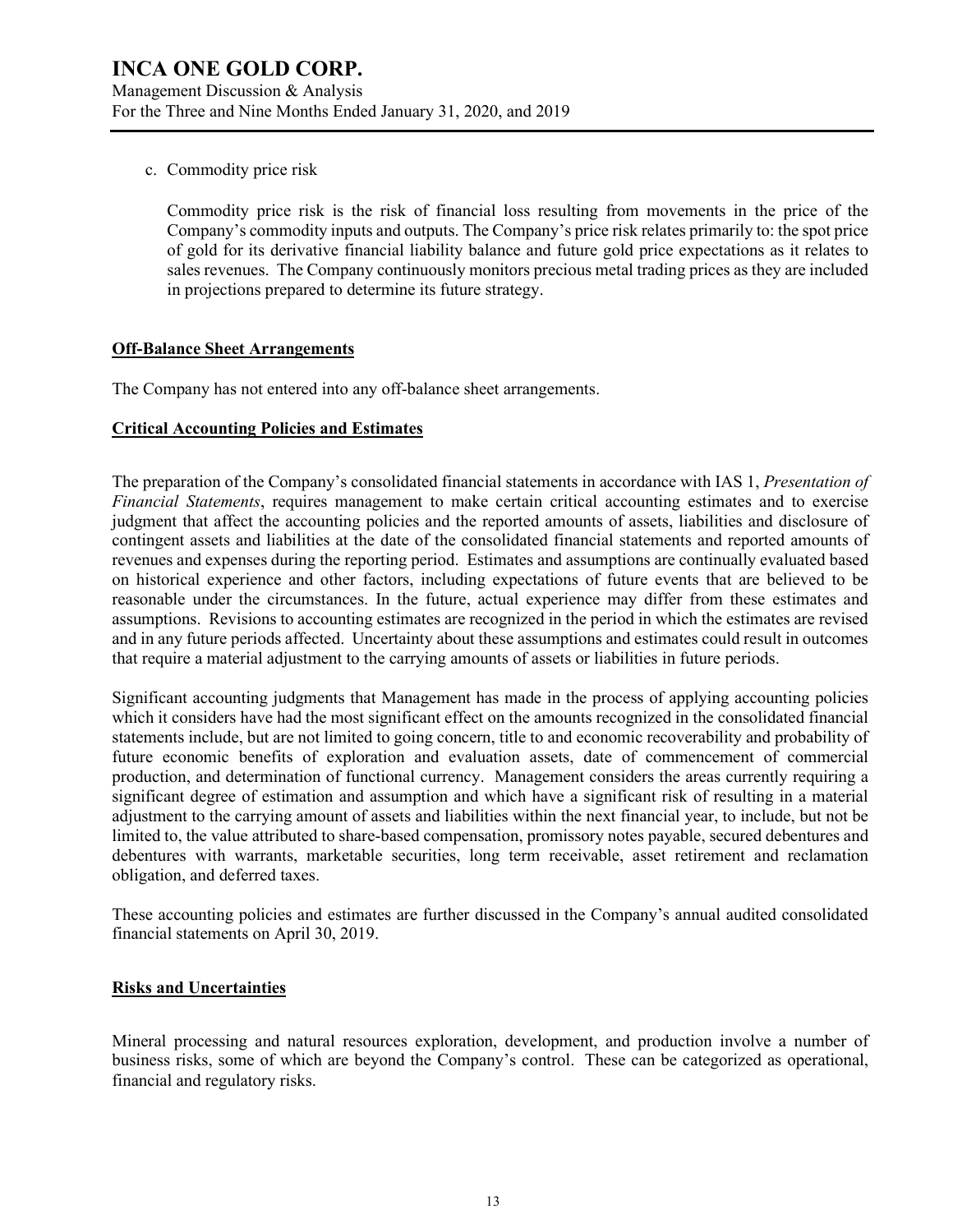Management Discussion & Analysis For the Three and Nine Months Ended January 31, 2020, and 2019

## *Operational Risks:*

The Company continuously monitors and responds to changes in operational risks, such as those noted below, and seeks to adhere to all regulations governing its operations.

Mineral Supply: The Company may not be able to source sufficient mill feed to operate both the Chala One and Kori One plants economically. In particular, the Company currently sources material exclusively from thirdparty sources and faces a competitive marketplace for purchase of supply from Peruvian government-approved mineral sources. Consequently, the Company does not have control over the mineral grade, metallurgical recovery, nor quantities received, noting that the Company mitigates this risk by working with minimum cut-off purchase grades, providing fair terms to their customers, and sourcing material from established suppliers to ensure best efficiency and profitability of its plant operation.

Production Schedules: In relation to the mineral supply risks, no assurances can be provided that production schedules at the Chala One plant nor the Kori One plant, and the related operating margins and cash flows, are achieved, noting that failure to meet these schedules can have an adverse impact on the Company's profitability, results of operations, cash flows, and overall financial conditions.

Qualified Staff: Due to the competitive marketplace, the Company may have difficulty in hiring and retaining skilled employees and contractors to source sufficient mineral feed, operate the Chala One plant and the Kori One plant effectively (noting the diversity of mill feed received), and effectively administer the Peruvian permitting, compliance, exportation, and regulatory functions.

Regulations, Permits, and Hazards: The Company must also manage changing governmental laws and regulations, and the Company cannot guarantee title to its properties and permits. The Company must also contend with environmental hazards (including discharge of pollutants or hazardous chemicals), as well as industrial accidents and occupational and health hazards, mechanical failures, the unavailability of materials and equipment, and or lack of accessibility to required expertise.

Resource Properties: The Company may not be able to find and develop resource properties economically. In addition, the Company may have to deal with development and mining issues including pit slope failures, unusual or unexpected rock formations, poor or unexpected geological or metallurgical conditions, poor or inadequate ventilation, failure of mine communication systems, poor water conditions, interruptions to gas and electricity supplies, human error and adverse weather conditions.

Acquisitions: There is no assurance that the Company will acquire mineral properties and processing plants and any acquisitions may expose the Company to new risks, and the mining industry is intensely competitive for the acquisition of new properties and plants.

# *Financial risks:*

Financial risks include commodity prices, interest rates and fluctuating foreign exchange rates, all of which are beyond the Company's control. Additional financial risks are the Company's ability to raise capital to continue funding its operations.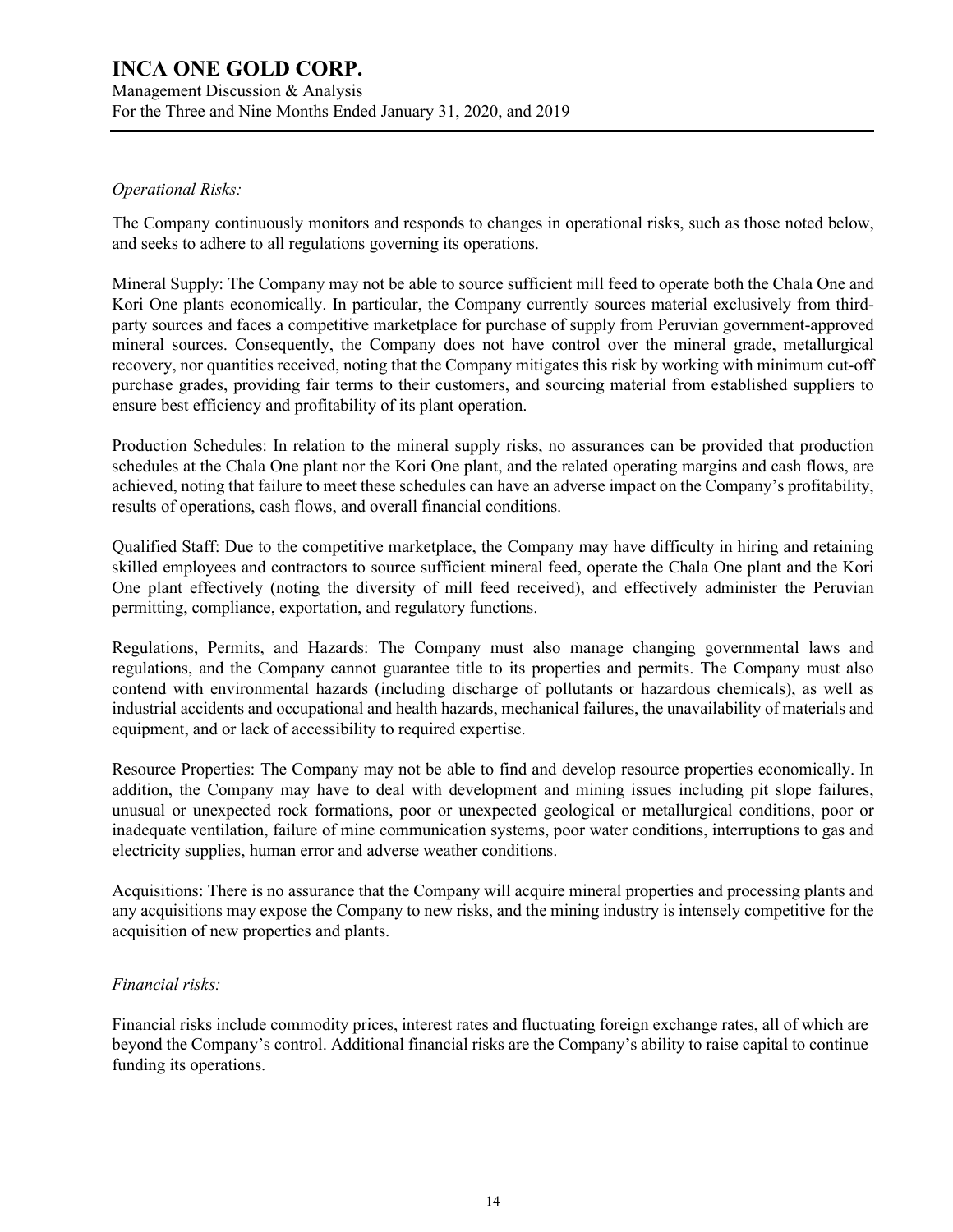Management Discussion & Analysis For the Three and Nine Months Ended January 31, 2020, and 2019

## *Regulatory risks:*

Regulatory risks include the possible delays in getting regulatory approval to, and permits for, the transactions that the Board of Directors believe to be in the best interest of the Company, and include increased fees for filings, the introduction of ever more complex reporting requirements the cost of which the Company must meet in order to maintain its exchange listing.

## *Financial Instruments and Risk:*

For a description of the risks faced by the Company with respect to financial instruments, see the Company's unaudited condensed interim consolidated financial statements for the Three and Nine Months Ended January 31, 2020.

# **Cautionary Statement on Forward-Looking Information**

This MD&A contains forward-looking statements. All statements, other than statements of historical fact, constitute "forward-looking statements" and include any information that addresses activities, events or developments that the Company believes, expects or anticipates will or may occur in the future including the Company's strategy, plans or future financial or operating performance and other statements that express management's expectations or estimates of future performance.

Forward-looking statements are generally identifiable by the use of the words "may", "will", "should", "continue", "expect", "anticipate", "estimate", "believe", "intend", "plan" or "project" or the negative of these words or other variations on these words or comparable terminology. All such forward-looking information and statements are based on certain assumptions and analyses made by the Company's management in light of their experience and perception of historical trends, current conditions and expected future developments, as well as other factors management believes are appropriate in the circumstances. These statements, however, are subject to known and unknown risks, uncertainties and other factors that may cause the actual results, level of activity, performance or achievements of the Company to be materially different from those expressed, implied by or projected in the forward-looking information or statements.

Important factors that could cause actual results to differ from these forward-looking statements include but are not limited to: risks related to the exploration and potential development of the Company's projects, risks associated to international operations, the actual results of current exploration activities, conclusions of economic evaluations, changes in project parameters as plans continue to be refined, future prices of minerals, as well as those factors discussed in the sections relating to risk factors of the Company set out in this MD&A.

There can be no assurance that any forward-looking statements will prove to be accurate, as actual results and future events could differ materially from those anticipated in such statements. Accordingly, the reader should not place any undue reliance on forward-looking information or statements. Except as required by law, the Company does not intend to revise or update these forward-looking statements after their date of issue, or to revise them to reflect the occurrence of future unanticipated events.